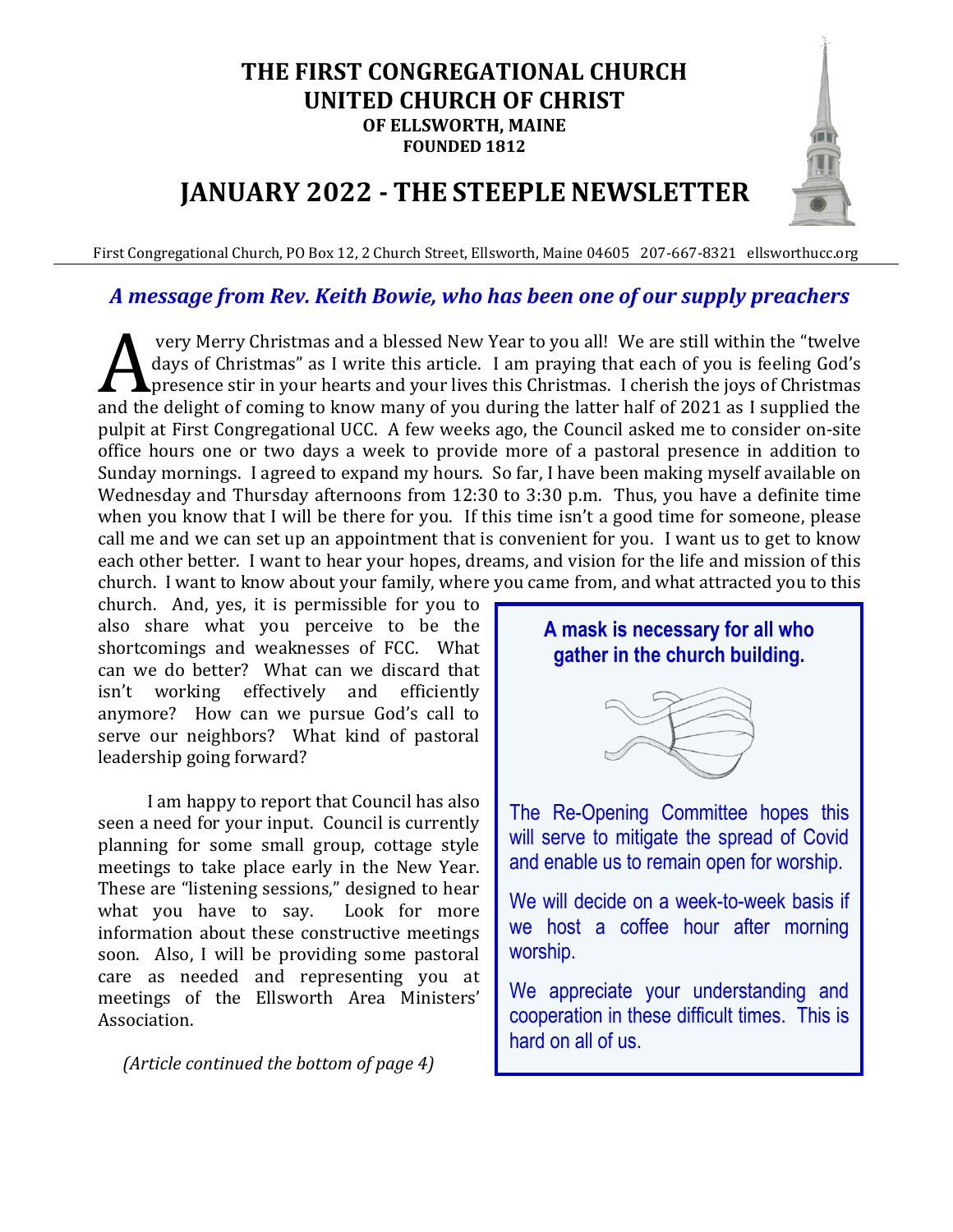## **JANUARY CHURCH MEETINGS**

|                           | Adult Forum - Sundays, 8:30 a.m.           |
|---------------------------|--------------------------------------------|
| <b>Choir</b>              | - Tuesdays, 6:30 p.m.                      |
| <b>Music</b>              | - TBA                                      |
| <b>Deacons</b>            | - Sunday, Jan 9, 11:30 p.m.                |
| Council                   | - Monday, Jan 10, 6:30 p.m.                |
| <b>Missions</b>           | - Thursday, Jan 13, time TBA               |
| <b>Christian Ed - TBA</b> |                                            |
| <b>Trustees</b>           | - Thursday, Jan 20, 7 p.m.                 |
|                           | <b>ANNUAL MEETING - Sunday, January 23</b> |
|                           |                                            |

Except for Choir, our meetings are hybrid, inperson AND Zoom, so that you may participate in the way you are comfortable.

**All FCC Zoom events (meetings and worship) use the same meeting number and password.** Call the church office (T-W-Th) for updated Zoom instructions.

## **COLD WEATHER HICCOUGHS & THE FRONT ENTRANCE**



Cold weather and wet concrete don't play nicely together. Ergo, the retaining wall we need at the front entrance for the stairs cannot be poured until Spring. So, we ask you to continue to use the State Street and education wing entrances.



**Katy Schrader & Travis Blackmer**

Our deepest sympathies.

**to the family & friends of Henry Jones, Eleanor's brother**

**to the family & friends of Ellen Andrews**



## **JANUARY LECTIONARY READINGS**

## **JANUARY 1 – NEW YEAR'S DAY**

Ecclesiastes 3:1-13 Psalm 8 Revelation 21:1-6a Matthew 25:31-46

## **JANUARY 2 – 2ND SUNDAY AFTER CHRISTMAS**

Jeremiah 31:7-14 Psalm 147:12-20 Ephesians 1:3-14 John 1:(1-9), 10-18

## **JANUARY 6 - EPIPHANY**

Isaiah 60:1-6 Psalm 72:1-7, 10-14 Ephesians 3:1-12 Matthew 2:1-12

## **JANUARY 9 – 1ST SUNDAY AFTER EPIPHANY**

Isaiah 43:1-7 Psalm 29 Acts 8:14-17 Luke 3:15-17, 21-22

#### **JANUARY 16 – 2ND SUNDAY AFTER EPIPHANY** Isaiah 62:1-5 Psalm 36:5-10 1 Corinthians 12:1-11 John 2:1-11

**JANUARY 23 – 3RD SUNDAY AFTER EPIPHANY** Nehemiah 8:1-3, 5-6, 8-10 Psalm 19 1 Corinthians 12:12-31a Luke 4:14-21

#### **JANUARY 30 – 4TH SUNDAY AFTER EPIPHANY**

Jeremiah 1:4-10 Psalm 71:1-6 1 Corinthians 13:1-13 Luke 4:21-30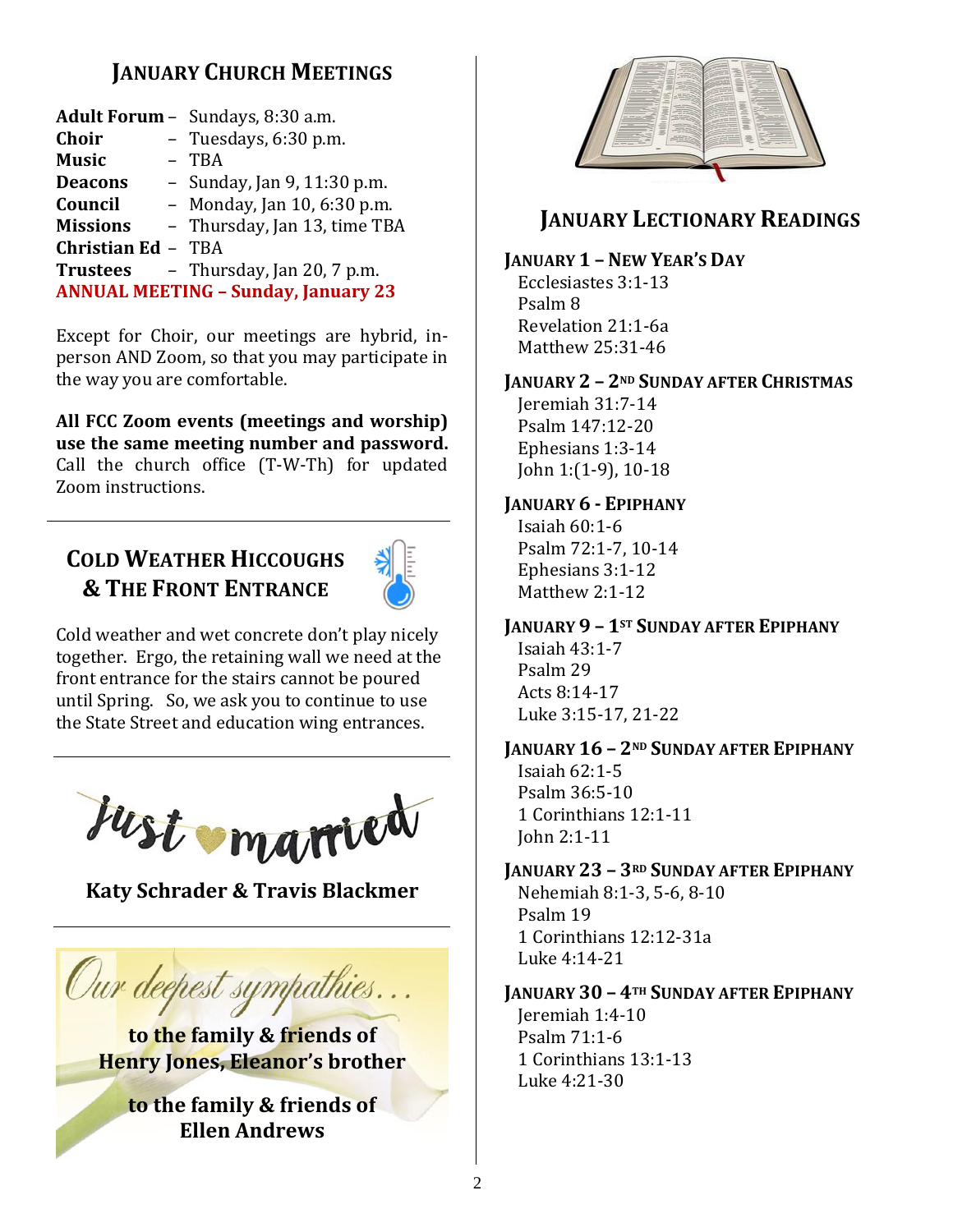## **MINISTER'S DISCRETIONARY FUND**

Our congregation generously supports The Minister's Discretionary Fund (MDF). Historically, this fund allowed the minister to help those in need as requested. When strangers outside the church family seek assistance from the pastor, is has been difficult to determine if the needs were legitimate. All the pastors comprising the Ellsworth Area Ministers Association (EAMA) have experienced strangers seeking aid.

[Families First,](https://familiesfirstellsworth.org/) located at 41 North Street in Ellsworth, will aid local pastors and churches by administering discretionary funds. Individuals seeking aid that are not part of a congregation will be directed to Families First. Our church has chosen to participate in this program. A portion of our MDF gifts will go to Families First, and we will retain a portion of MDF gifts to support the needs in our congregation.

Please contact any of our church leadership with questions you have about MDF and how we are directing funds. We are blessed that our generosity spreads Christ's love in the Ellsworth community.



**"The king will answer them, 'I can guarantee this truth: Whatever you did for one of my brothers or sisters, no matter how unimportant they seemed, you did for me.'"** Matthew 25:40



We are looking for more choir members. Can you carry a tune? We'll teach you how to read the music.

The next Music Committee meeting will be scheduled as needed.



We are seeking new members to serve on Christian Ed. We haven't determined a January meeting date yet. Stay tuned!

## **PRAYER FOR A NEW YEAR**

Thank you, Lord, for giving me the new year. Help me live the way I should as I face each new day. Let me release any grudges, anger, or pain. Give me strength and courage so that I might lend a shoulder to a friend or stranger who needs it. The year ahead is empty help me fill it with good things. Amen.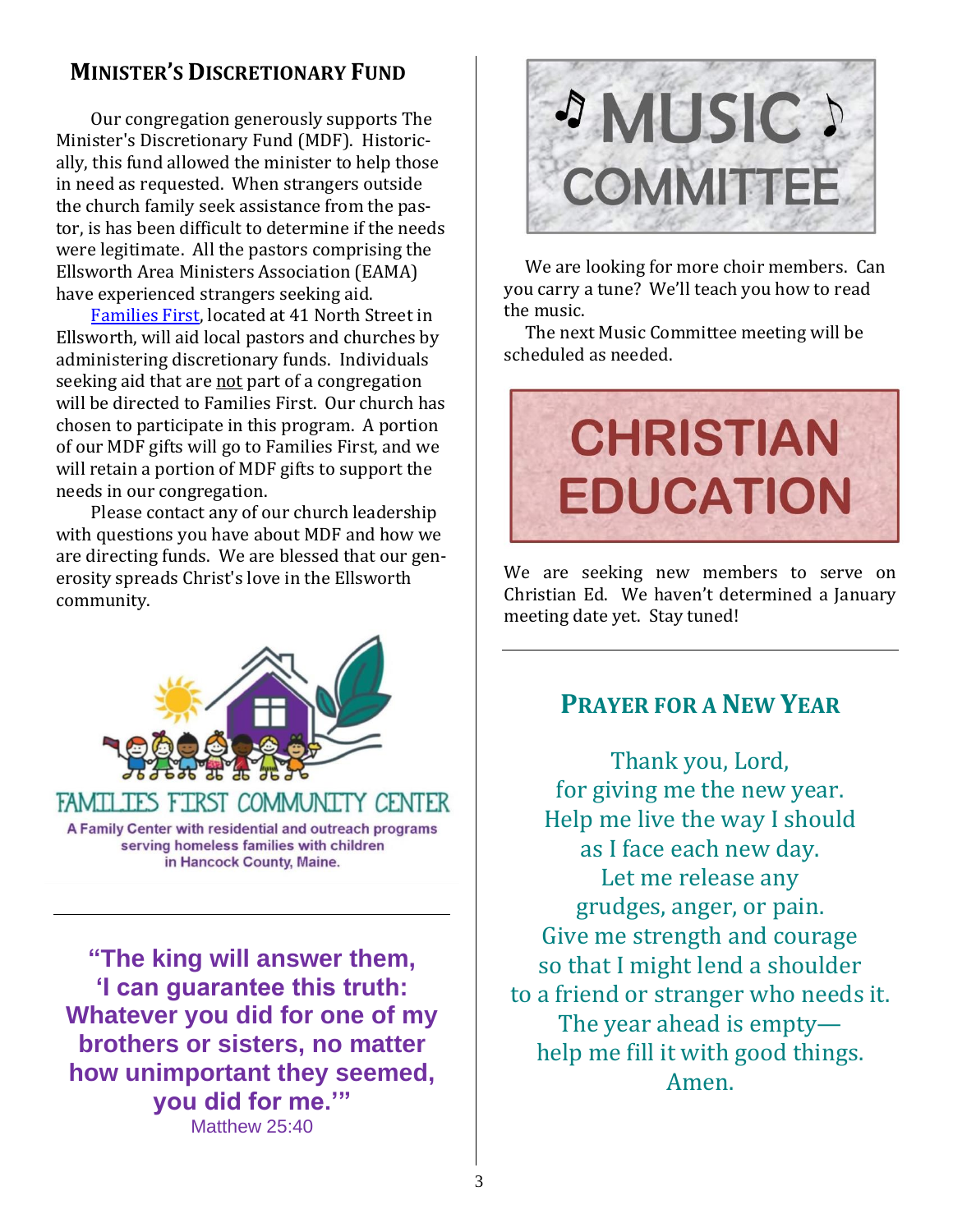

#### **OUR JANUARY MINISTERS**

January 2 - Rev. Matthew McDonald January 9 - Rev. Keith Bowie

- January 16 Rev. Keith Bowie
- January 23 Rev. Keith Bowie
- January 30 Rev. Keith Bowie

Well, January is here, and we continue to try and support everyone in their yearnings for normalcy in our lives. We are looking for new ideas to tackle for our next year. If there is something that would help you increase your understanding of how God is working in our lives, please reach out to any of the Deacons with your ideas. We will discuss them and see how we can support the whole church. We have been trying to "think outside of the box" and we need everyone's help. We want to build the recognition of our Lord and to let our community know that we are here for them.

Unfortunately, we must continue to be thoughtful about how to support everything we want to do at church and maintain the safety of all during the changing pandemic. The Deacons support the different ways people can attend services whether in person, radio, Facebook, and Zoom. If anyone needs help accessing one of these options, please reach out to the Deacons so we can help.

If there are any prayer need, please reach out to any Deacon.

#### *(continued from the front page)*

Finally, as we move into the New Year, I wish to leave you with some practical suggestions for daily living, in no particular order. From time to time, I need to remind myself of all of them, and I hope you will also find them of interest:



- 1. *BLESSED ARE THOSE WHO STAY CONNECTED TO OTHERS.* Have you ever thought about a movie ticket stub that says,: "Void if detached"? There is a world of meaning wrapped up in that phrase!
- 2. *BLESSED ARE THOSE WHO REJECT PERFECTIONISM.* Perfectionism is a dangerous trait and a subtle form of atheism.
- 3. *BLESSED ARE THOSE WHO CAN LAUGH WITH AND AT LIFE.* Laughter is God's compensating gift against all the pressures of life.
- 4. *BLESSED ARE THOSE WHO TAKE THE TIME TO MAKE AND KEEP A FRIEND.* Friendship, like life and love, must be nourished and taken care of. If it is ignored, it atrophies and disappears.
- 5. *BLESSED ARE THOSE WITH AN EDUCATED HEART, i.e. COMMON SENSE.* To have an educated heart means you know something wonderful to say about someone else's life, and you say it; it means you know something cruel or malicious, and you don't say it.

Blessings and peace, Rev. Keith Bowie